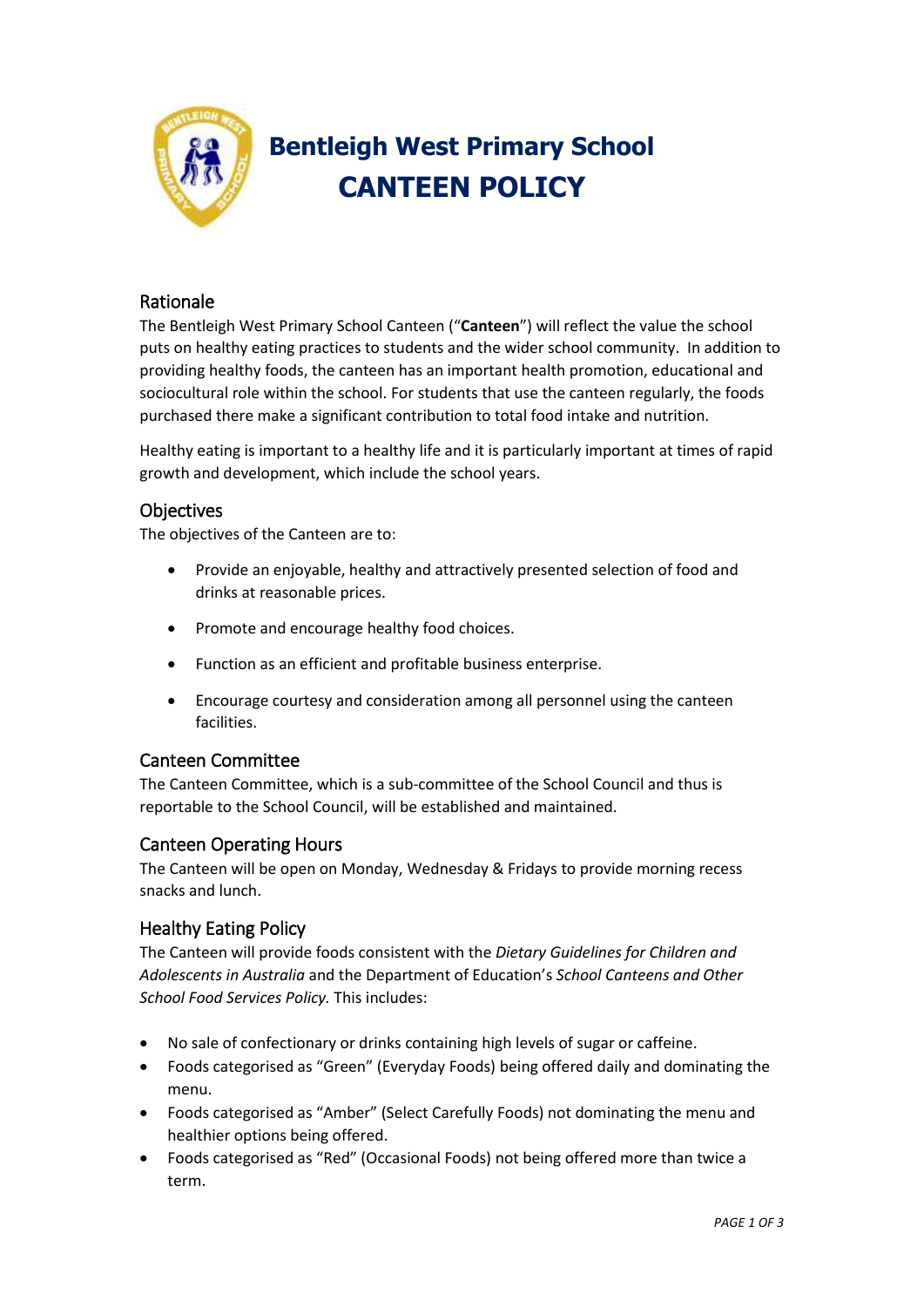- Links to classroom and other school activities to compliment and reinforce healthy eating messages.
- Offering a range of foods that take into consideration the school's multicultural enrolment.

## Menu Planning

- Maintain consistency with the Bentleigh West Primary School Healthy Eating Policy.
- Menu is planned in accordance with the *'Go for your life' Healthy Canteen Kit – Food Planner*. All foods will be categorised as Green, Amber or Red and made available accordingly, utilising support from parent volunteers, where appropriate.
- Have a different menu each school term to reflect seasonal tastes, and the availability of fresh produce. Terms 1 and 4 will have summer themes and Terms 2 and 3 will have winter themes.
- Encourage healthy choices through regular promotion and marketing activities such as daily specials or theme days.
- Provide information to the school community via the school newsletter and emails.

#### Food Hygiene and Safety

- Comply with the current food safety and hygiene regulations (i.e. Food Act 1984 (Vic) and the National Food Standards).
- The Canteen Manager must have a certified Food Handling Certificate and then complete a Food Safety Supervisors course.
- Complete and maintain current food hygiene and safety training.
- The Canteen Manager will be required to inform all volunteers about food safety and canteen operating procedures.
- Replacement staff will also need to be trained with the appropriate qualifications (e.g. Food Handling Certificate).
- Ensure that aprons, provided by the school, are worn at all times when preparing food.

## Occupational Health and Safety

- Comply with the current Occupational Health and Safety (OH&S) regulations.
- All Canteen staff and volunteers will be made aware of evacuation procedures in case of fire or other emergency.
- All Canteen staff and volunteers will be required to wear closed-in footwear when preparing food.
- Ensure that only rostered Canteen workers enter the canteen kitchen premises during normal canteen operating hours.

## Canteen Staff

- The School Council will appoint the Canteen Manager.
- The Canteen will comply with equal opportunity guidelines for employment.

#### Volunteers

- The Canteen will encourage and make use of volunteer help wherever possible.
- Volunteers will be provided with orientation training by the Canteen Manager and supported in their work.
- Volunteers will be provided with appropriate food safety and hygiene practices, and OH&S information.